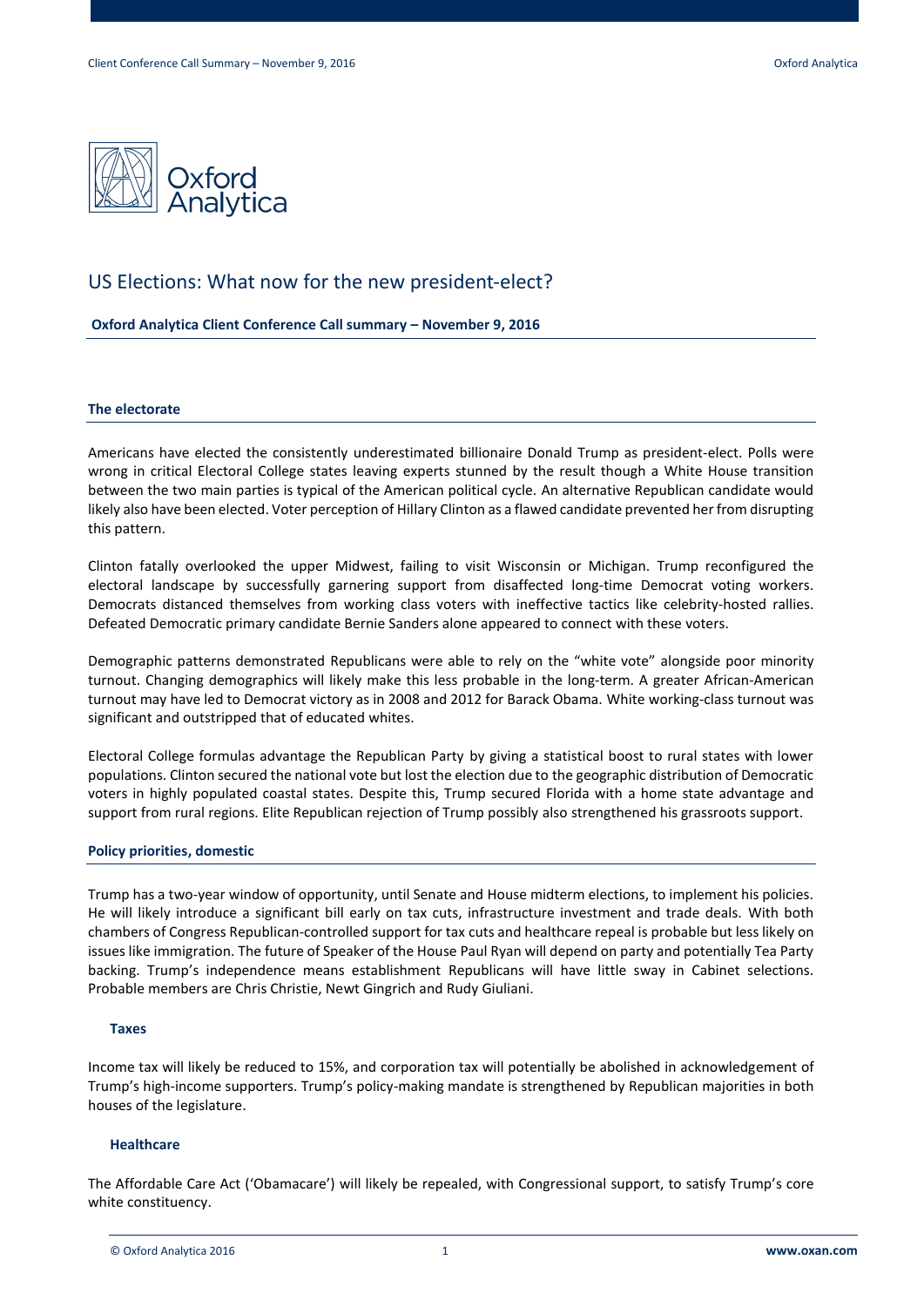#### **Job creation and infrastructure investment**

Trump will attempt to make good on his promise to create 25 million jobs through reneging on international trade agreements such as the North American Free Trade Agreement. Mid-20th-century isolationist trade policies which led to high economic growth and job creation rates may be seen a model. Trade wars with China and other partners are possible. Trump's acceptance speech indicated probable investment in infrastructure to create low-skilled and manufacturing jobs.

#### **Immigration**

Strengthening of the already heavily policed Mexican border and expansion of the deportation programme are probable. While reneging on his campaign commitment to building a wall along the border is impossible, Trump may modify his promise to rely on measures such as the use of drones and more border guards. Homeland Security may receive additional funds to identify and export illegal immigrants by imposing greater sanctions on employers. Relations with Mexico are likely to be tense.

#### **Climate Policy**

Trump may make good on his commitment to substantially reopen the coal mining industry demonstrating his scepticism about global warning. US commitment to the Paris Agreement may be in danger.

#### **Policy priorities, foreign**

Typically for a first Presidential term, the president-elect will not prioritise foreign policy. Alarmingly, he currently lacks experience and Secretary of State candidate. Republican foreign policy experts are likely to offer their services, which would provide Administration stability. Democrat Senators will form the front line for their party's foreign policy.

Trump's efforts to withdraw from international treaties, such as the Paris Agreement and the Trans-Pacific Partnership, will take time as legislative support is required. Withdrawing from the Iran Nuclear Deal will be exceptionally difficult.

A honeymoon period with Russia, like that of George W. Bush's presidency, is likely. The resulting effect on policy on Syria may damage relationships with Europe. Trump's animosity towards the North Atlantic Treaty Organisation (NATO) is greater than that towards Asian alliances due to greater lethal threats. He will have to correct his assertions on South Korea and Japan's lack of contribution, however. Congressional pressure will protect these alliances.

Relations with Filipino President Rodrigo Duterte are to be determined. There is little incentive for changing relations with Thailand. Anti-Muslim rhetoric, possibly worsened by a potential Islamist terrorist attack, will seriously damage dealings with the Muslim world.

Implementation of the Trans-Pacific Partnership remains possible but is unlikely until the 2018 midterm elections. Presidents tend to reverse their opposition to trade agreements.

Trump has given mixed messages by talking both of a potential deal with China and of imposing a 40% tariff on Chinese imports. US Presidents necessarily soften their approach towards Beijing over time. An initial tough position on the South China Sea is likely, and China may act to test Trump – something that Japan is alert for.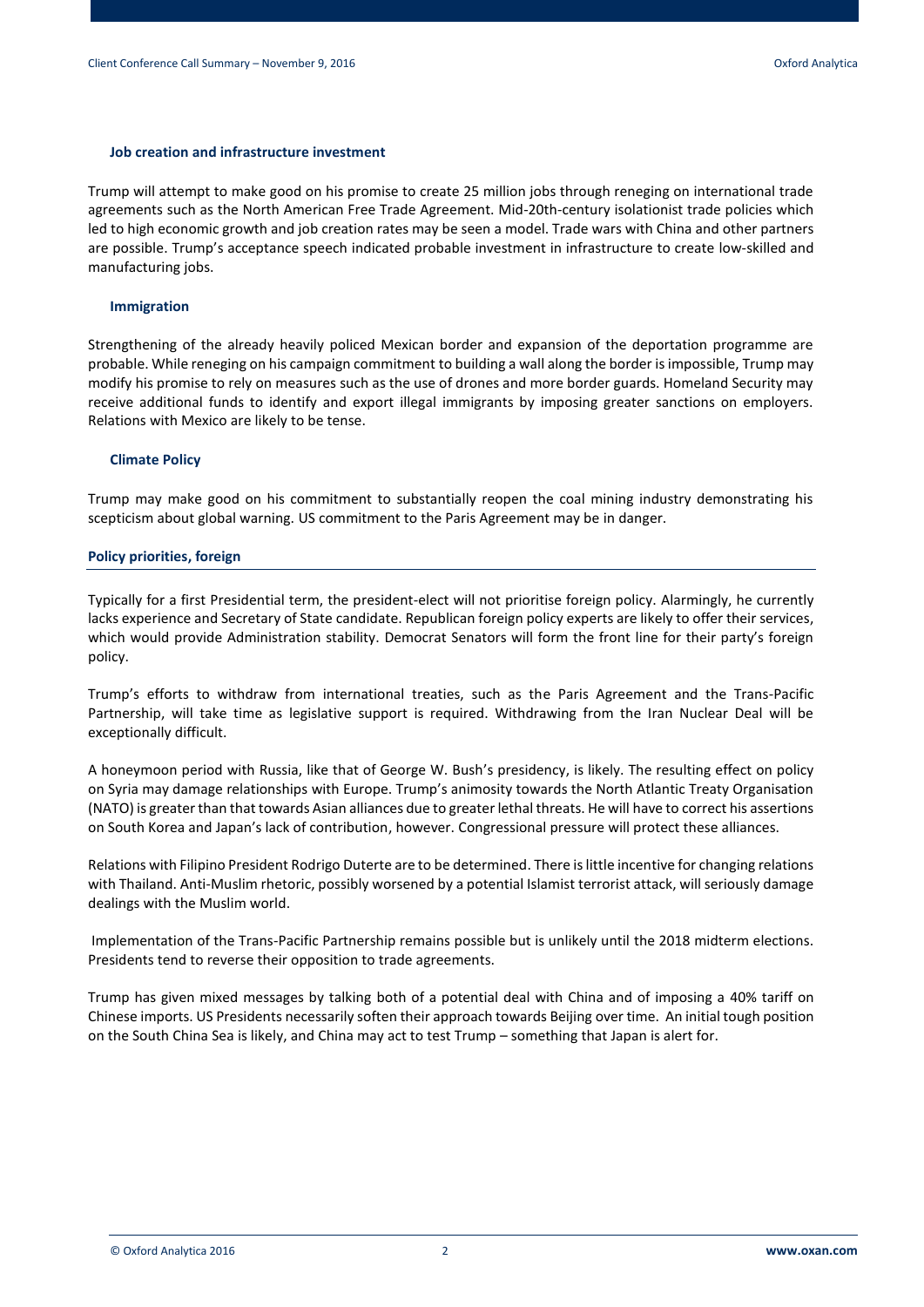# **Q & A**

#### **Russian relations**

Contrasting with Chinese tactics, Russia is likely to test relations diplomatically by attempting to bring Trump onside over Syria.

# **Executive Action**

Presidential unilateral powers are limited constitutionally. Cooperation with Congress will be necessary for Trump to accomplish his goals. Executive Orders or Presidential Memoranda can be used to overturn marginal public policy by previous administrations. Entirely new programmes cannot be created. Authority is limited and Executive Orders can be challenged before the Supreme Court. Trump will likely use the measure to overturn support for international aid organisations that provide abortion support and push through Homeland Security immigration measures. Objections may arise as many Republicans believe Executive Orders subvert the legislative process.

#### **Supreme Court**

Trump will determine the long-term future of the Supreme Court with possible multiple appointments assisted by a Senate Republican majority. His list of potential candidates includes several respected jurists. A 5:4 conservative majority of justices will be cemented and possibly extended affecting social policy. Legislation is required to change abortion rights. Constitutional amendments or a new Supreme Court ruling are needed to reverse same-sex marriage legalisation. Whilst social issues do not appear to be Trump's personal priority, he owes his election to evangelical right-wing Republicans for whom some are.

# **Middle East**

Evangelical Christian pressure may also increase support for Israel. Support for a two-state solution to the Israeli-Palestine issue will not be on Trump's agenda. Moving the US embassy to Jerusalem is.

Trump is unprepared for Middle Eastern politics and will likely be cautious. His approach to Syria is not yet clear though United States sympathy with Russia's position may increase.

Sudden movement with regards to Iran is unlikely. Trump's previously militant rhetoric towards the country will probably be scaled back. Republican opposition in Congress to the Iran nuclear deal has been largely a personal objection to it being a legacy issue of President Obama's.

Goals for American self-sufficiency will decrease dependency on Saudi Arabian oil.

# **European Relations**

Chances of Transatlantic Trade and Investment Partnership success are probably below 50%. Trump sees international trade as harming domestic employment, though agreements on financial services and healthcare may still be viable.

Trump's victory may increase candidate Marine Le Pen's chances in France's upcoming Presidential elections. Both are populist politicians with strong anti-immigration and anti-trade sentiments. Le Pen's opponents should learn from Democrat mistakes.